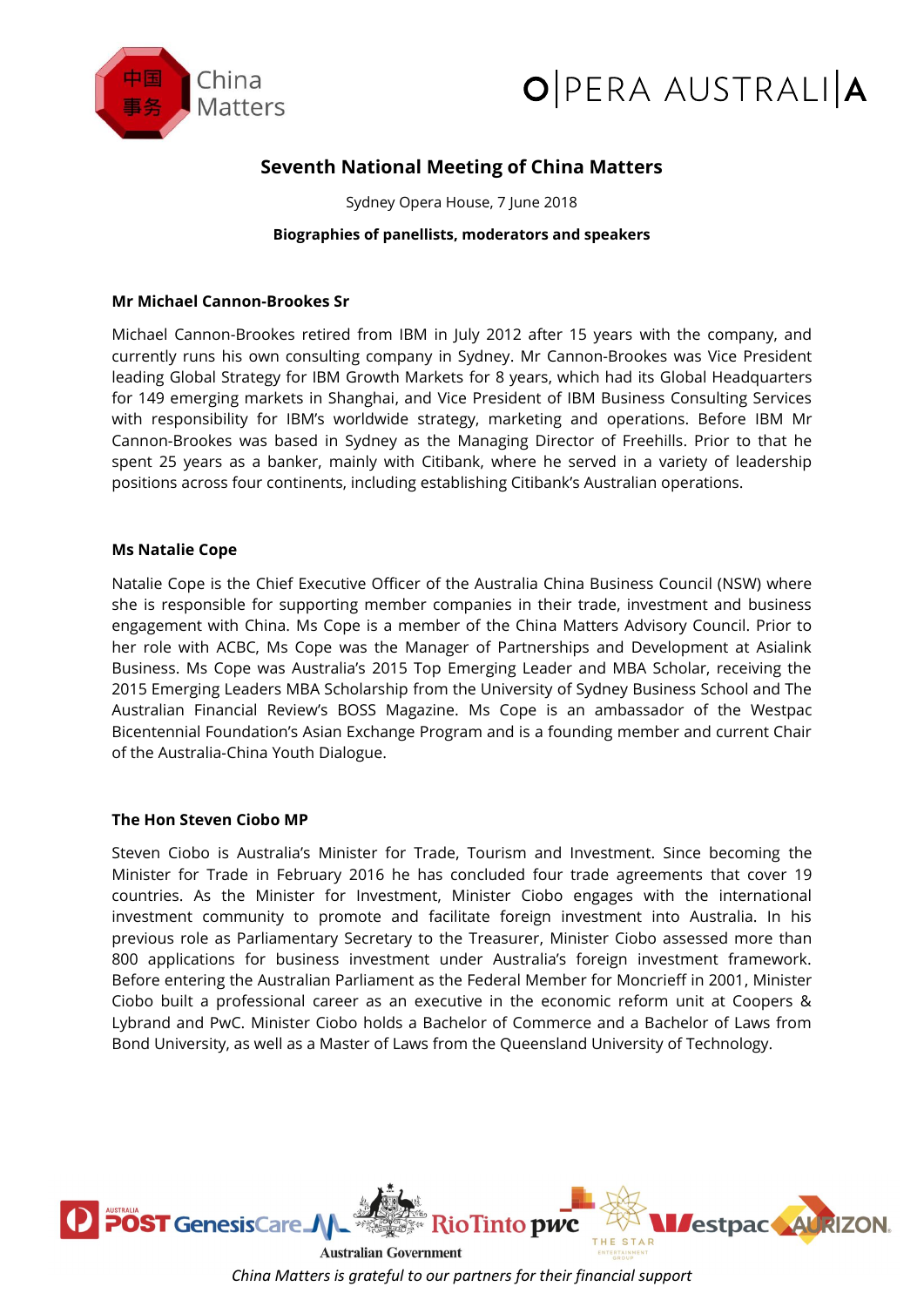



# **Mr Geoff Culbert**

Geoff Culbert is the Chief Executive Officer of Sydney Airport. Mr Culbert is passionate about the growth in the tourism and aviation industries in both NSW and Australia and has a strong commitment to the social and economic development of Sydney. Mr Culbert's focus is on combining innovation and technology to enhance customer experience, as well as to deliver efficiencies and capacity improvements across the business. Prior to joining Sydney Airport, Mr Culbert spent 15 years with General Electric (GE) in several senior global and Australian roles, most recently as the President and Chief Executive of GE Australia, New Zealand and Papua New Guinea. Mr Culbert was also previously Chair of the Energy and Climate Change Committee of the Business Council of Australia and on the Board of the American Chamber of Commerce in Australia.

## **Mr Nicholas Curtis AM**

Nicholas Curtis is the Executive Director and Founder of BBI Group, a private company focused on building a large scale integrated iron ore system in Western Australia, and also the Cofounder and Director of E-Nome, a start-up based on blockchain technology for management of health data. Mr Curtis is currently Chairman of the St Vincent's Precinct Research Executive Council. Previously Mr Curtis was the Director and Chairman of the Board of St Vincent's & Mater Health Sydney Limited from 2004 to 2009 and the founder of Sino Gold Mining Limited. In 2011 Mr Curtis received a Member of the Order of Australia (AM) for his services to the community through executive roles supporting medical research and healthcare organisations and for his work in fostering Australia-China relations

# **Professor Benjamin Eggleton**

Benjamin Eggleton is Director of the University of Sydney Nano Institute and the Co-director of the NSW Smart Sensing Network. Prof Eggleton founded the Institute of Photonics and Optical Science at the University of Sydney, of which he was Director from 2009-2018, and also founded the ARC Centre of Excellence for Ultrahigh bandwidth Devices for Optical Systems, of which he was Director from 2003-2017. Prof Eggleton was previously Research Director within the Specialty Fiber Business Division of Bell Laboratories, where he was engaged in forward-looking research, supporting parent company Lucent Technologies' business in optical fibre devices. Prof Eggleton is the author or co-author of more than 480 journal publications and a Fellow of the Australian Academy of Science, the Australian Academy of Technology and Engineering, the Optical Society of America, and the Institute of Electrical and Electronics Engineers. Prof Eggleton holds a PhD in Physics from the University of Sydney.



**Australian Government** *China Matters is grateful to our partners for their financial support*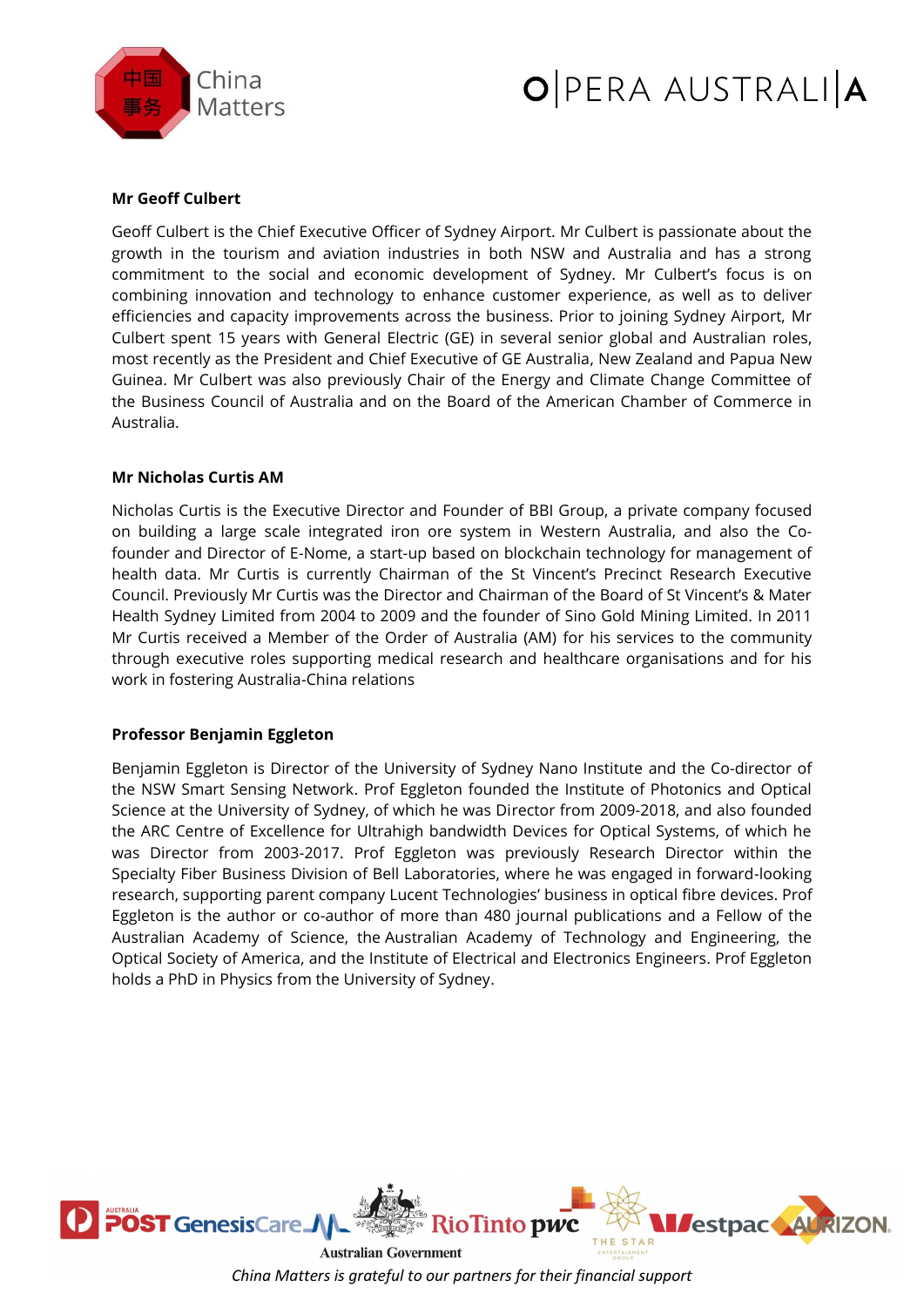

# O PERA AUSTRALIA

# **Professor Allan Gyngell AO**

Allan Gyngell is a Board Director of China Matters, the National President of the Australian Institute of International Affairs, and an Honorary Professor at the Australian National University. His career in the Australian foreign and national security policy establishment included appointments as Director-General of the Office of National Assessments, as the inaugural Executive Director of the Lowy Institute in Sydney, and to senior positions in the Prime Minister's Office, the Department of the Prime Minister and Cabinet, and the Department of Foreign Affairs and Trade. He is the author of *Fear of Abandonment: Australia in the World Since 1942,* (La Trobe University Press, 2017) and, with Michael Wesley, *Making Australian Foreign Policy* (Cambridge University Press, 2007). He is an Officer in the Order of Australia.

# **Dr Chaibong Hahm**

Chaibong Hahm is President of the Asan Institute for Policy Studies in Seoul. Previously Dr Hahm was a senior political scientist at RAND Corporation, as well as a Professor in the School of International Relations, and Director of the Korean Studies Institute, at the University of Southern California. Prior to this, Dr Hahm was the Director of the Social Sciences Research & Policy Division at UNESCO Paris, and a Professor in the Department of Political Science at Yonsei University. Dr Hahm is the author of many books and articles including *Hanguk Saram Mandeulgi* (Becoming Korean) (Asan Academy, 2017) and "Keeping Northeast Asia 'Abnormal': Origins of the Liberal International Order in Northeast Asia and the New Cold War," *Asan Forum* (Sep., 2017). He holds a PhD in political science from Johns Hopkins University.

## **Professor Tim Harcourt**

Tim Harcourt is the J.W. Nevile Fellow in Economics at the University of New South Wales Business School and 'The Airport Economist'. For over a decade, Prof Harcourt was chief economist of the Australian Trade and Investment Commission (Austrade). Prof Harcourt has been an international adviser to three Australian Cabinet Ministers and two Australian Premiers. Prof Harcourt teaches International Business in Asia and Latin America for the University of New South Wales Business School's AGSM MBA program and is the author of six books on the international economy. His book, *The Airport Economist* (Allen & Unwin 2008), is a business bestseller and has been translated into several Asian languages.

## **Ms Linda Jakobson**

Linda Jakobson is the CEO and Founding Director of China Matters, an independent Australian public policy initiative that aims to advance sound China policy and stimulate a nuanced public discourse in Australia about the rise of the People's Republic of China. From 2011 to 2013, Ms Jakobson served as the Lowy Institute's East Asia Program Director. Before moving to Sydney in 2011, Ms Jakobson lived and worked in China for 22 years and published six books on Chinese and East Asian society. A Mandarin speaker, Ms Jakobson is internationally known for her



*China Matters is grateful to our partners for their financial support*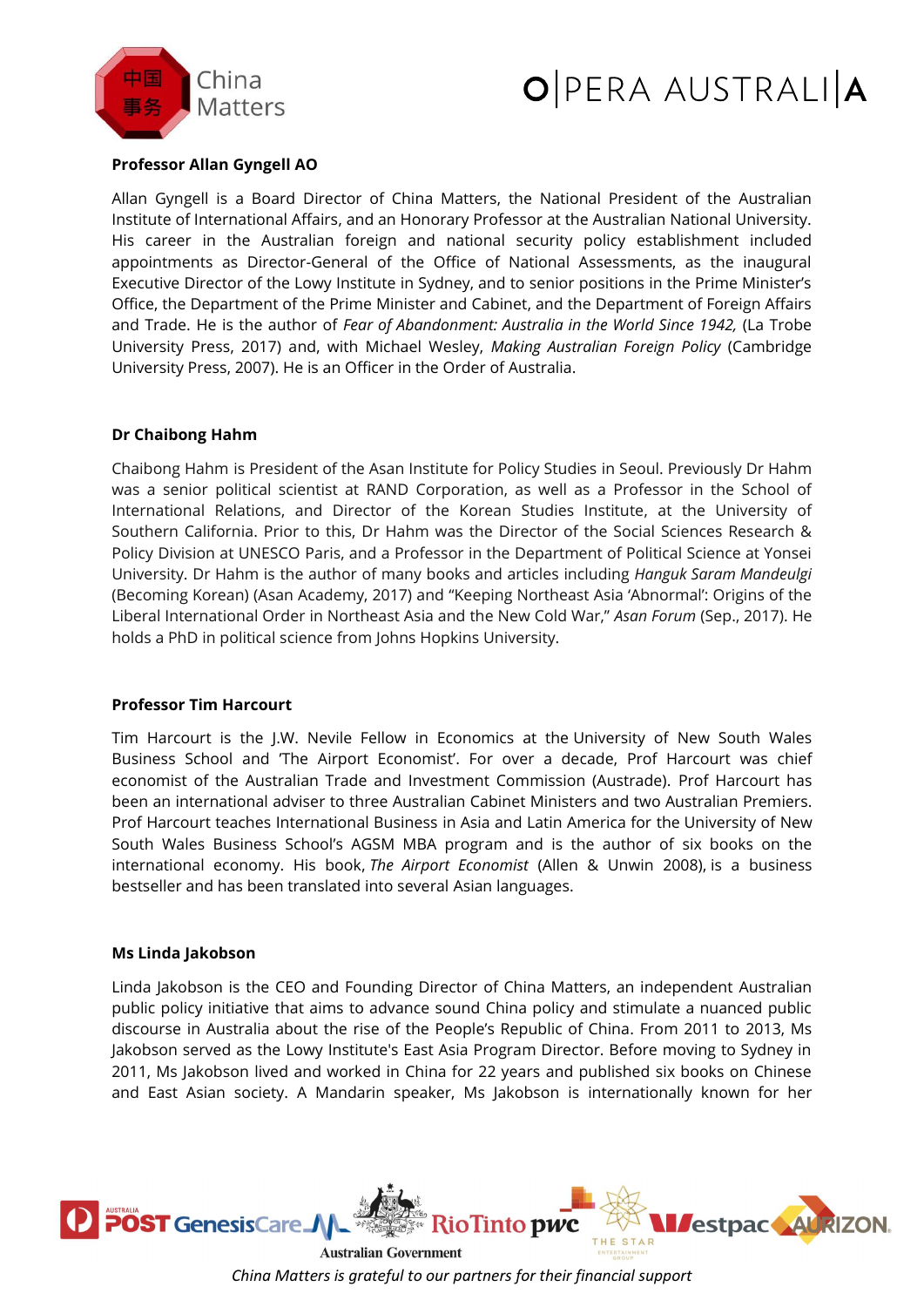



publications about PRC foreign policy. Over the past three decades Ms Jakobson has served as a policy adviser to the governments of seven countries. Her most recent book, written with Dr Bates Gill, is *China Matters: Getting It Right for Australia* (La Trobe University Press / Black Inc., 2017).

# **Mr Allan McKinnon**

Allan McKinnon is the Deputy Secretary of the National Security and International Policy Group within the Department of the Prime Minister and Cabinet. Prior to this position, Mr McKinnon worked for many years in the Department of Foreign Affairs and Trade in Canberra and overseas. In Canberra his assignments included Senior Trade Negotiator, First Assistant Secretary, Corporate Management Division (2004-2005) and First Assistant Secretary, Diplomatic Security (2005-2006). His overseas postings have included assignments at the Australian Embassy in Tokyo as Counsellor (Minerals and Energy) (1994-1998) and Deputy Head of Mission (2006-2010). Mr McKinnon holds a Bachelor of Arts (Asian Studies) and Bachelor of Economics from the Australian National University, and Diploma in Law from the NSW Legal Practitioners Admission Board. He speaks Japanese and Thai.

## **Mr Andrew Parker**

Andrew Parker is a Board Director of China Matters and a Partner at PwC where he leads the firm's Asia Practice. Mr Parker is also a Board Director of the Australia-Indonesia Centre at Monash University, an Executive Committee Member of the Australia Japan Business Cooperation Committee and a member of the Advisory Board of the Asia Society. Mr Parker first joined Price Waterhouse in 1985, became a partner in 1999, and spent 12 years in PwC's London, Moscow and Jakarta offices. Mr Parker has had a long association with Asia, spending 10 years leading PwC's Asian telecoms industry team. Mr Parker was the lead author of PwC's landmark report on Australia's lack of business investment in Asia, *Passing us by,* and is a regular commentator in the media and presenter at forums on Asia-Australia trade and investment.

## **Mr Tony Shepherd AO**

Tony Shepherd is Chairman of Macquarie Specialised Management, the Sydney Cricket Ground Trust, and the AFL Greater Western Sydney Giants. From 2011 to 2014, Mr Shepherd was the President of the Business Council of Australia. Mr Shepherd is also a Director of the Menzies Research Centre, Virgin Australia International Holdings and Racing New South Wales. Mr Shepherd is an adviser to Bank of Tokyo Mitsubishi UFJ, a member of the ASIC External Advisory Panel and the Pacific Leadership & Governance Precinct Executive Advisory Board. Mr Shepherd pioneered private infrastructure with projects such as the Sydney Harbour Tunnel, Melbourne City Link and East Link. He was the inaugural Chairman of WestConnex and oversaw the listing of Transurban, Transfield Services and Connect East.



**Australian Government** *China Matters is grateful to our partners for their financial support*